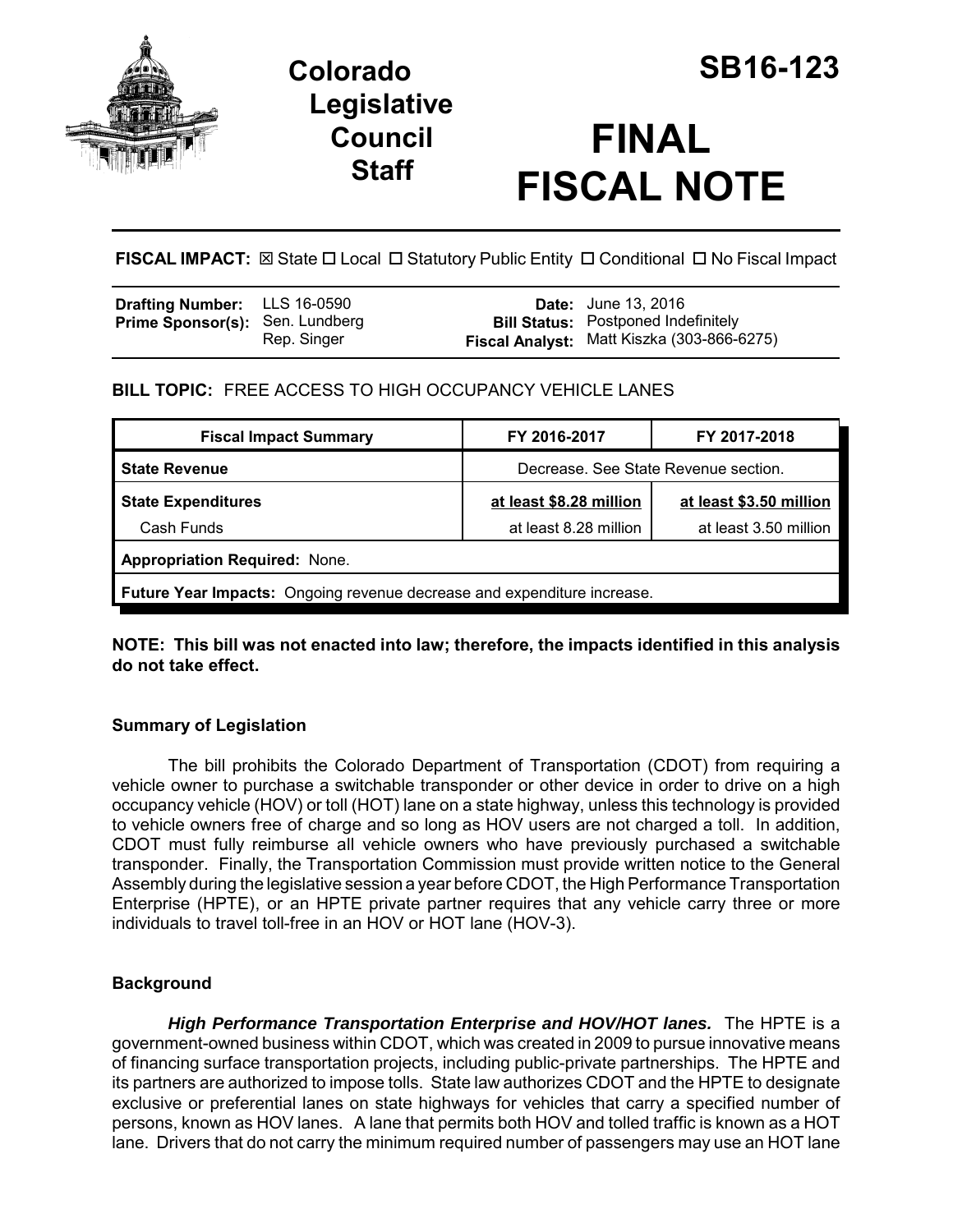June 13, 2016

by paying a specified toll. Currently, two passengers (including the driver) are required to use the HOV lane, but the Transportation Commission has scheduled the implementation of HOV-3 on January 1, 2017.

*Plenary Roads Denver (Plenary)*. The HPTE contracts with Plenary for the operation and maintenance of Express Lanes on US Highway 36 (US 36) and Interstate 25 (I-25). Currently, US 36 has one HOT lane running in each direction from Pecos Street in north Denver to Table Mesa Drive in Boulder. I-25 currently has two HOT switchable-direction lanes running 7 miles from downtown Denver to US 36. The HPTE has also added and is currently testing one HOT lane running in each direction on I-25 North from US 36 to 120th Avenue. These new managed lanes on I-25 North are anticipated to be fully operational by the summer of 2016, and will be operated solely by the HPTE.

HPTE's Express Lanes contract with Plenary mandates the use of switchable transponders and includes revenue projections for Plenary to collect throughout the 50-year life of the contract. Any change in law that affects those revenue projections is treated as an "HPTE change" under the agreement, which makes the HPTE liable to Plenary for annual revenue compensation payments that will put Plenary in a neutral position relative to the assumptions on which it based its bid.

*ExpressToll.* State law requires that CDOT develop standards for automatic vehicle identification system (AVIS) use on HOV and HOT lanes to ensure that drivers can purchase and install one electronic identification device, such as a transponder, to use on all toll facilities. To accomplish these requirements, the HPTE entered into a tolling services agreement with the E-470 Public Highway Authority (E-470) as part of its concession agreement with Plenary for the operation and maintenance of the I-25 and US 36 Express Lanes. This agreement allows E-470 to provide tolling services through ExpressToll, the all-electronic toll collection system available on E-470 and the Northwest Parkway, for and on behalf of HPTE and Plenary for all tolled corridors, including the I-25 and US 36 Express Lanes. This agreement also allows for E-470 to provide tolling services on future toll lanes, such as I-25 North and I-70 East through north Denver. Switchable transponders cost \$15 and a \$20 balance is required to open an online account.

**Toll rates.** Toll rates on I-25 and US 36 vary depending on time of day and whether the vehicle owner uses an ExpressToll transponder or relies on license plate tolling. ExpressToll users create an online pre-paid account from which tolls are automatically deducted, whereas license plate toll users have a photo taken of their license plates and a bill mailed to the vehicle owner's address on file with the Department of Revenue. ExpressToll transponders also have an HOV setting that allow vehicles to travel toll-free. Vehicles with a transponder pay a substantially lower toll than vehicles using license plate tolling because of the overhead costs related to license plate tolling. For informational purposes, administrative and processing costs of using switchable transponders are \$0.01 per transaction, versus \$0.62 per transaction for license plate tolling.

#### **State Revenue**

The bill will decrease toll revenue for the HPTE in FY 2016-17, and potentially thereafter, on I-25 North due to the requirement that CDOT provide written notice to the General Assembly during the legislative session a year before requiring that any vehicle carry three or more individuals to travel toll-free in an HOV or HOT lane. The bill is expected to delay implementation of HOV-3 until at least May 2017. Current traffic estimates and HOV lane use for I-25 North are not available due to a lack of traffic tracking technology on this portion of the corridor prior to 2016.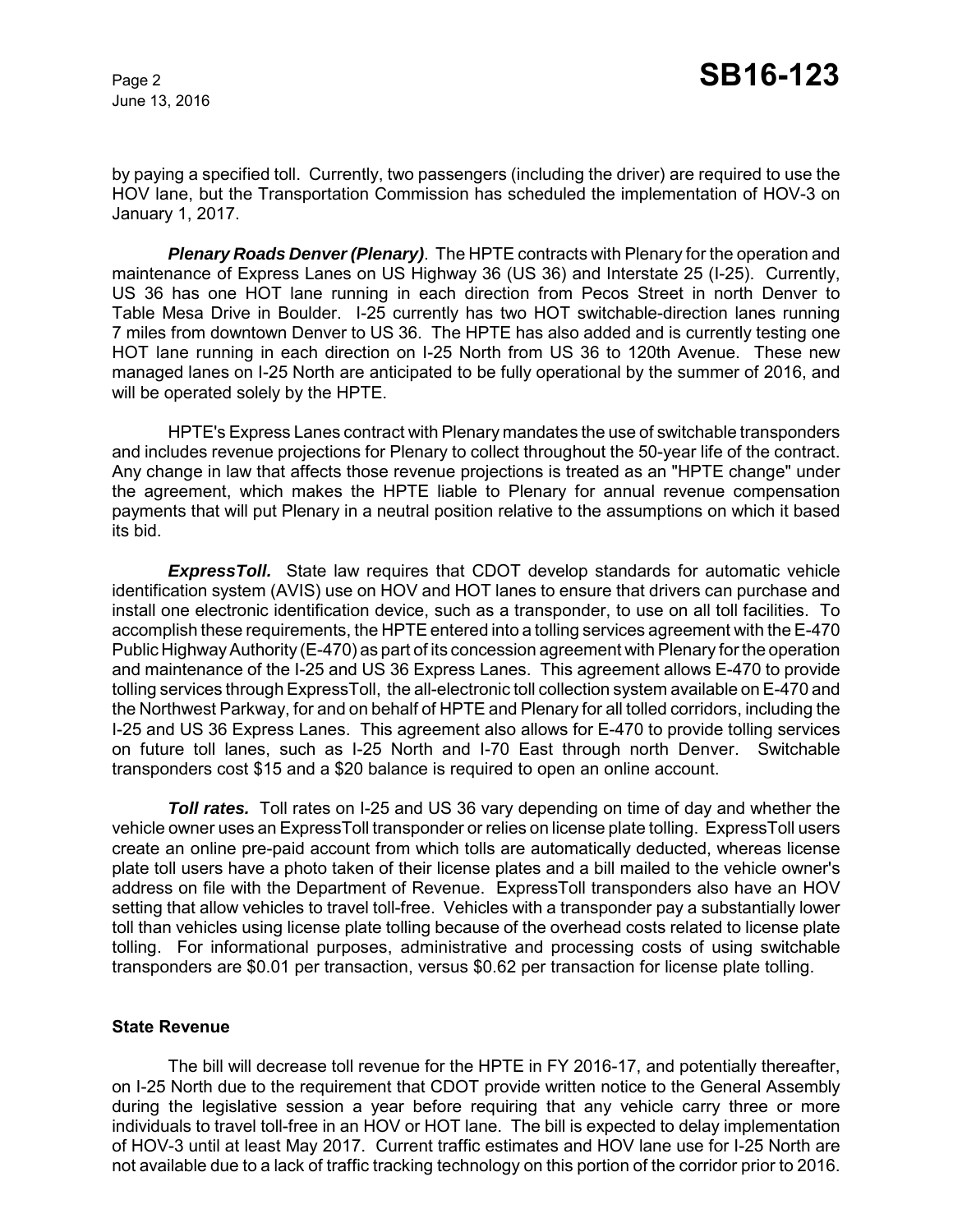Therefore, estimates of decreased toll revenue cannot be determined at this time. Toll revenue is credited to the HPTE Special Revenue Fund, and can only be used for future projects on the corridor from which it was collected.

In addition, to the extent the provision of a free transponder encourages more drivers of vehicles carrying an insufficient number of passengers to use the HOT lanes on I-25 North illegally, toll revenue for the HPTE will be negatively impacted.

#### **State Expenditures**

The bill will increase state expenditures in CDOT by at least **\$8.28 million** in FY 2016-17 and at least **\$3.50 million** beginning in FY 2017-18 and thereafter from the continuously appropriated State Highway Fund. Costs are outlined in Table 1 and discussed below.

| Table 1. State Expenditures Under SB16-123               |             |             |  |  |  |
|----------------------------------------------------------|-------------|-------------|--|--|--|
| <b>Cost Components</b>                                   | FY 2016-17  | FY 2017-18  |  |  |  |
| Decreased Toll Revenue from Increased HOV Use Violations | \$3,000,000 | \$3,000,000 |  |  |  |
| Decreased Toll Revenue from Delaying HOV-3               | 1,930,000   |             |  |  |  |
| E-470 Technological Updates                              | 351,000     |             |  |  |  |
| <b>Transponder Reimbursements</b>                        | 1,500,000   |             |  |  |  |
| Provision of New Transponders                            | 1,500,000   | 500,000     |  |  |  |
| <b>TOTAL</b>                                             | \$8,281,000 | \$3,500,000 |  |  |  |

*HPTE contractual obligations to Plenary.* HPTE is liable for any toll revenue losses and associated costs incurred by Plenary that cannot be addressed through increased tolls. Increased ownership of transponders is expected to result in an additional minimum of 100,000 HOV lane use violations per month on US 36 and I-25. Based on an average loss of toll revenue of \$2.50 per violation, this will result in a negative annual expenditure impact for HPTE of at least \$3,000,000 in FY 2016-17 and in subsequent years from lost toll revenue for Plenary. The fiscal note also assumes that HPTE and Plenary may utilize nascent AVIS technology, if necessary, to enforce HOV occupancy, at a cost to HPTE.

*HOV-3 notification*. The minimum passenger requirement for HOV eligibility is currently scheduled to increase to three passengers on January 1, 2017. Under the bill, the earliest that HOV-3 could be implemented is May 2017, if the Transportation Commission provides written notice to the General Assembly after the passage of the bill and during the 2016 legislative session. Delaying the implementation of increased passenger requirements is expected to affect toll revenue on US 36 and I-25, which will increase costs in the HPTE by at least \$1,930,000 in FY 2016-17 for revenue losses incurred by Plenary. In addition, any costs related to financing issues experienced by Plenary as a result of reduced toll revenue will also be passed on to HPTE.

*E-470 costs.* As the HPTE's tolling services provider, E-470 will require website and toll collection system development and other administrative costs to update internal technology to comply with new transponder requirements under the bill that allow free HOV lane access for users with transponders used for HOV purposes only. Currently, an automatic \$35 charge is required for all switchable transponder purchasers, which will no longer occur under the bill. These costs are estimated at a minimum of \$351,000 in FY 2016-17, which will be passed on to HPTE.